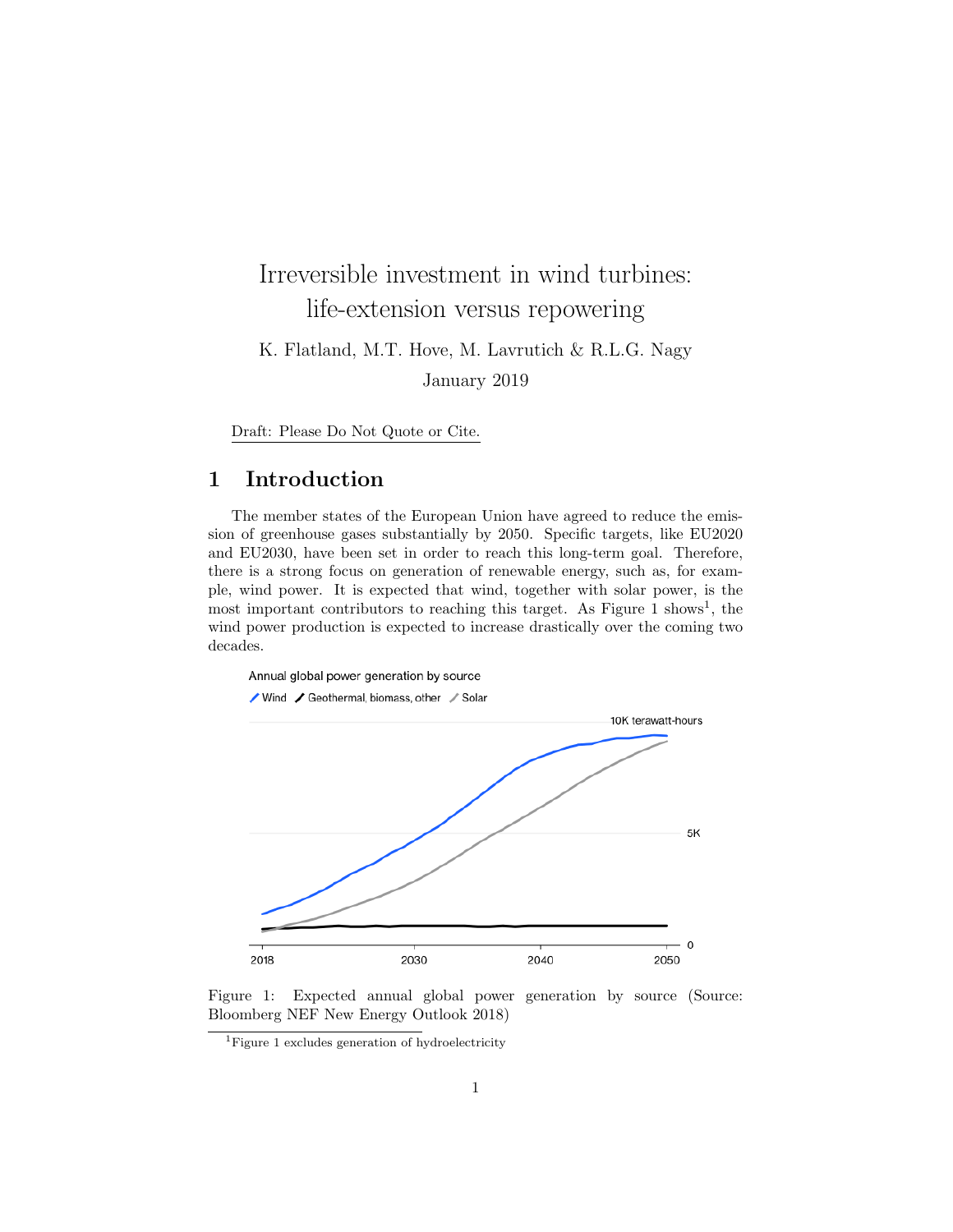Already by 2020, about 28% of the European wind power capacity will be older than 15 years ([Ziegler et al., 2018]). As wind turbines have an average life-time of about 20 to 25 years, it is important to analyze the decision what to do with the wind turbine after near the end of its life-time. Over time, the wind turbine becomes less efficient and produces less energy.

When a turbine is approaching the end of its technical or economical lifetime, there are primarily three options available: Decommissioning, life-extension and repowering, as schematically shown in Figure 2.



Figure 2: End-of-life options for wind turbines

Decommissioning is simply to dismantle a turbine and recycle the materials. Since the initial investment required to build and install a wind turbine is to a large extent a sunk cost, and the operations and management costs are low relative to the revenue generated, the operating profit of a wind turbine will almost always be positive. Therefore, wind turbines will generally not be decommissioned before the end of their technical lifetime unless they are to be repowered. There can however be reasons for why a wind farm has to be decommissioned instead of repowered at the end of its technical lifetime, e.g. lack of capital or that the government is unwilling to extend the concession.

Life-extension, also called lifetime-extension, is as the name implies to extend the technical lifetime of a turbine. This is done by renewing and/or upgrading components of the turbine. As the lifetime of different turbine components vary significantly, it is common to renew only one or a few components at a time. Life-extension can also have the added benefit of significantly improving the performance of the turbine and reducing the levelized cost of electricity, and is relatively inexpensive compared to repowering. Due to recent developments to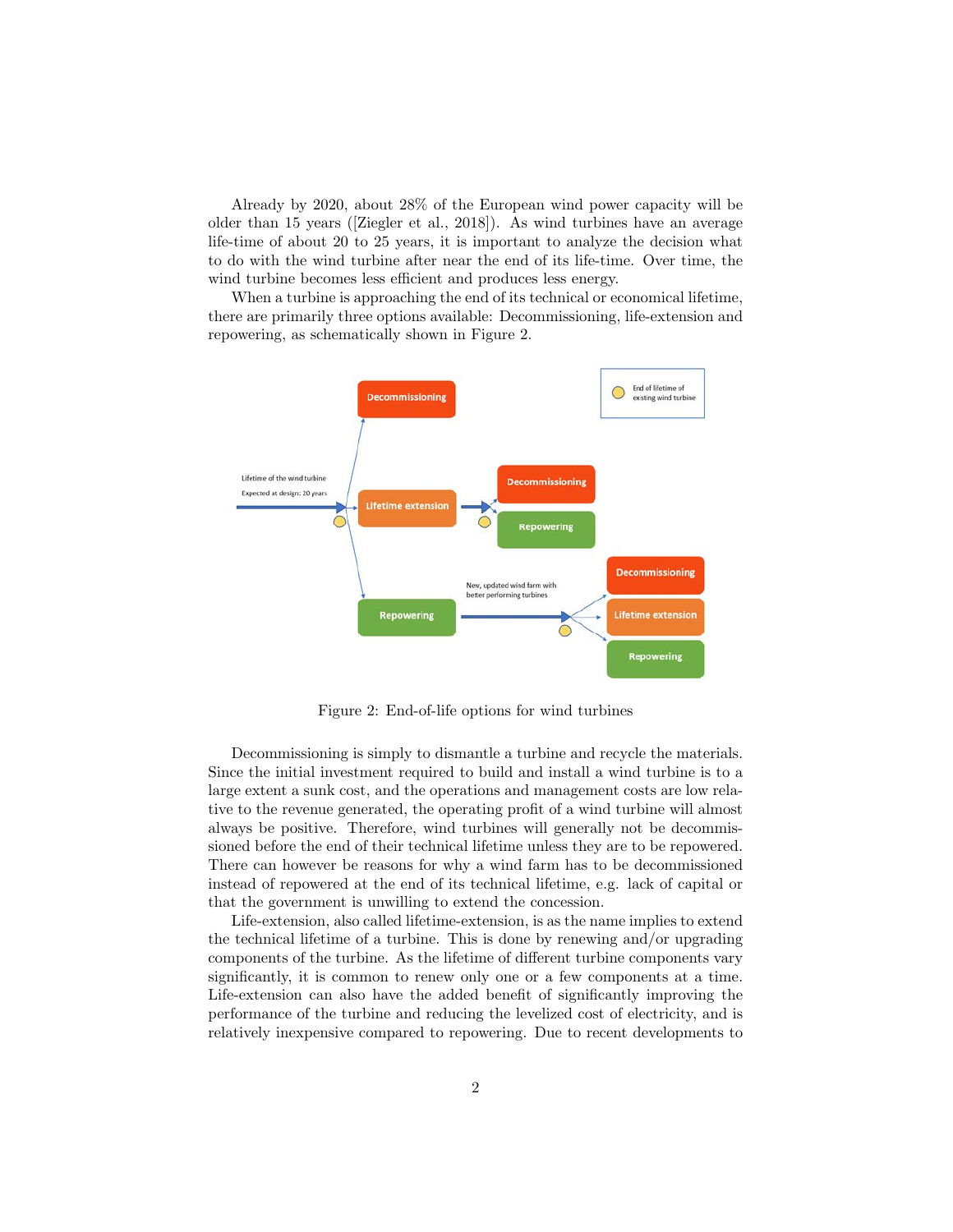monitoring systems it has made predicting the remaining lifetime of individual turbine components more accurate and less expensive, hence improving the viability of life-extension.

Repowering of a wind farm or a single turbine is to decommission the old turbines and build new, and usually better turbines in the same area. This is usually done at the end of the economic lifetime of the wind farm, when the opportunity cost of not repowering is estimated to be greater than the current operating profit. Because the operating profit of aging wind farms almost always is positive, scarcity of land is a necessary condition for repowering to be an economically viable option. If land is not a scarce resource, it would always be more beneficial to keep the old wind farm operating until the end of its technical lifetime and simply build the new wind farm elsewhere. Note that scarcity of land is not simply a matter of land being available for wind power production, the potential for wind power production is also very important.

## 2 Model

Consider a wind energy producer with a stochastic gross operating margin of one turbine that follows geometric Brownian motion:

$$
g_t = \alpha g_t dt + \sigma g_t dZ_t \tag{1}
$$

The wind turbines has an initial efficiency,  $Q$ , equal to  $Q_0$ . The efficiency of the turbines declines over time in the following way:

$$
dQ_t = -\gamma Q_t dt \tag{2}
$$

From  $t = 0$ , a firm has a possibility to repower, i.e. to install a new turbine with efficiency  $Q_t^R = K_R e^{-\gamma t}$ , with initial efficiency equal to  $K_R > Q_0$ . The costs of repowering are equal to  $I_R$ . Alternatively, the firm can extend the life-time of the existing turbine first by a fixed amount of years (and repower after the end of the extended lifetime). The turbine efficiency after the life-time extension is equal to  $Q_t^L = K_L e^{-\gamma t}$ , with  $K_R > K_L$  and costs  $I_L < I_R$ . Thus, repowering results in a more efficient turbine, but also costs more compared to the life-time extension.

Define the new variable  $G_t$  such that

$$
G_t = g_t e^{-\gamma t}.
$$
\n(3)

Then  $G_t$  evolves according to the following GBM:

$$
dG_t = (\alpha - \gamma)G_t dt + \sigma G_t dZ_t \tag{4}
$$

Consider first the optimal repowering policy when life-time extension option is not available. Thus, the wind farm solves the following maximization problem:

$$
V_R = \max_{\tau} \mathbb{E}_G \left[ \int_0^{\tau} e^{-rt} G_t Q_0 dt + \mathbb{E}_{G_{\tau}} \int_{\tau}^{\infty} e^{-rt} G_t K_R dt - I_R e^{-r\tau} \right],\tag{5}
$$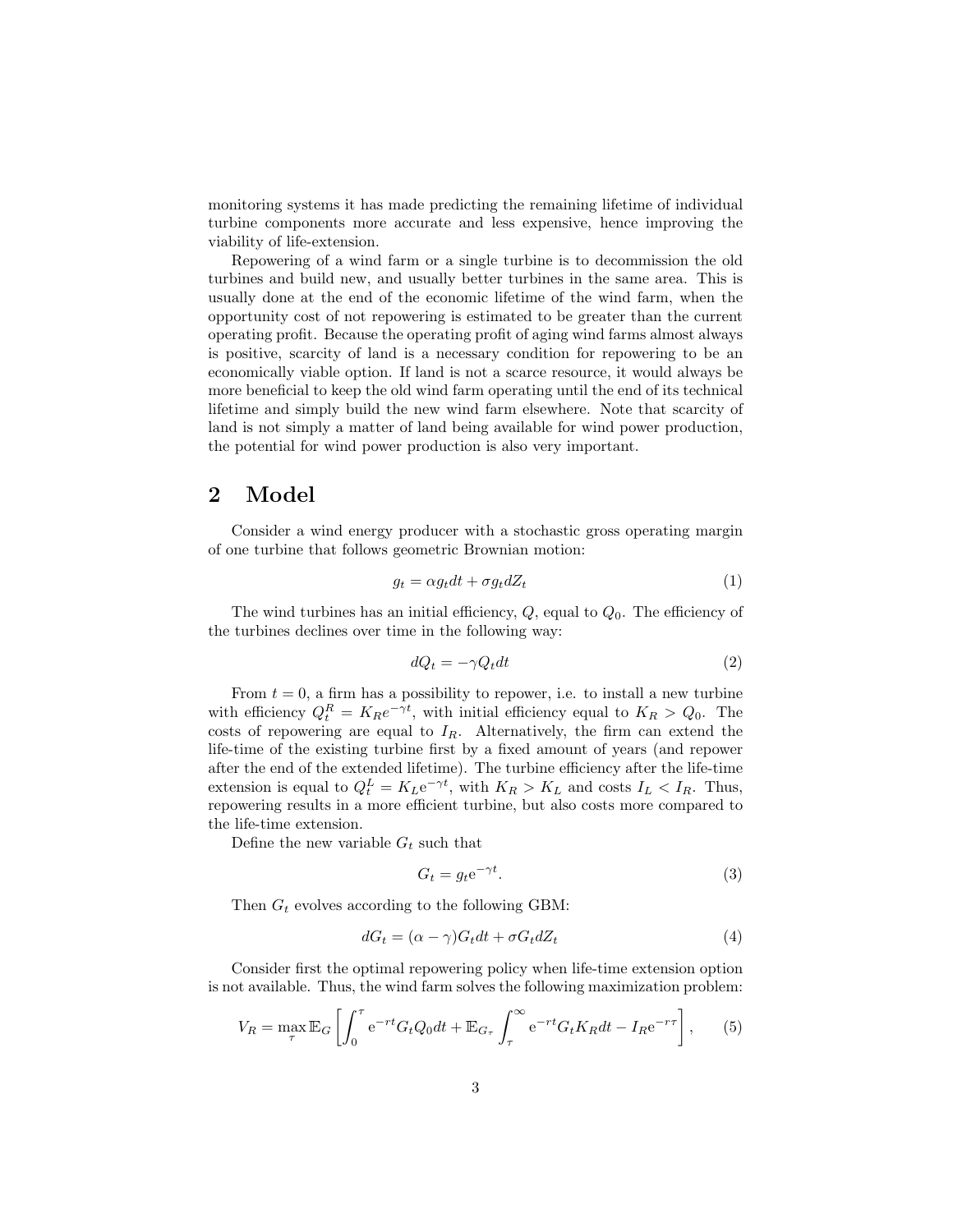where  $\tau$  is the optimal repowering time.

Similarly, when only the life-time extension plus repowering option is available, then the firm solves the following:

$$
V_L = \max_{\tau} \mathbb{E}_G \left[ \int_0^{\tau} e^{-rt} G_t Q_0 dt + \mathbb{E}_{G_{\tau}} \int_{\tau}^{\tau + \Delta t} e^{-rt} G_t K_R e^{-\gamma t} dt \right] \tag{6}
$$

$$
-I_L e^{-r\tau} + \mathbb{E}_{G_{\tau + \Delta t}} \int_{\tau + \Delta t}^{\infty} e^{-rt} G_t K_R dt - I_R e^{-r(\tau + \Delta t)} \right],
$$

where  $\Delta t$  is the fixed length of the life-time extension.

Proposition 1 In the absence of the life-time extension option, it is optimal for the firm to repower as soon as its net operating profit margin,  $G_t$ , hits the optimal repowering threhold  $G_R$ , given by

$$
G_R = \frac{\beta}{\beta - 1} \frac{(r - (\alpha - \gamma))I_R}{K_R - 1},\tag{7}
$$

where

$$
\beta = \frac{1}{2} - \frac{\alpha - \gamma}{\sigma^2} + \sqrt{\left(\frac{\alpha - \gamma}{\sigma^2} - \frac{1}{2}\right)^2 + \frac{2r}{\sigma^2}}.
$$
\n(8)

The value of the wind power producer holding the option to repower is

$$
V_R(G) = \begin{cases} \left(\frac{G}{G_R}\right)^{\beta} \left(\frac{G_R(K_R - 1)}{r - (\alpha - \gamma)}\right) + \frac{G}{r - (\alpha - \gamma)} & \text{if } G < G_R, \\ \frac{K_R G}{r - (\alpha - \gamma)} - I_R & \text{if } G \geq G_R. \end{cases} \tag{9}
$$

Similarly, when the firm only holds the option to implement the life-time extension followed by repowering (but cannot repower immediately without using the life-time extension), it uses the life-time when  $G_t$  hits the threhold  $G_L$ , given by

$$
G_L = \frac{\beta}{\beta - 1} \frac{(r - (\alpha - \gamma))(I_L + I_R e^{-r\Delta t})}{K_R e^{\alpha \Delta t} + K_L (1 - e^{-(r - (\alpha - \gamma))\Delta t}) - 1}.
$$
(10)

The value of the wind power producer holding the option to life-time extension is

$$
V_L(G) = \begin{cases} \left(\frac{G}{G_L}\right)^{\beta} \left(\frac{G_L(K_L(1 - e^{-(r - (\alpha - \gamma))\Delta t}) + K_R e^{\alpha t} - 1)}{r - (\alpha - \gamma)}\right) + \frac{G}{r - (\alpha - \gamma)} & \text{if } G < G_L, \\ \frac{G(K_L(1 - e^{-(r - (\alpha - \gamma))\Delta t}) + K_R e^{\alpha t}}{r - (\alpha - \gamma)} - (I_L + I_R e^{-r\Delta t}) & \text{if } G \ge G_L. \end{cases}
$$
(11)